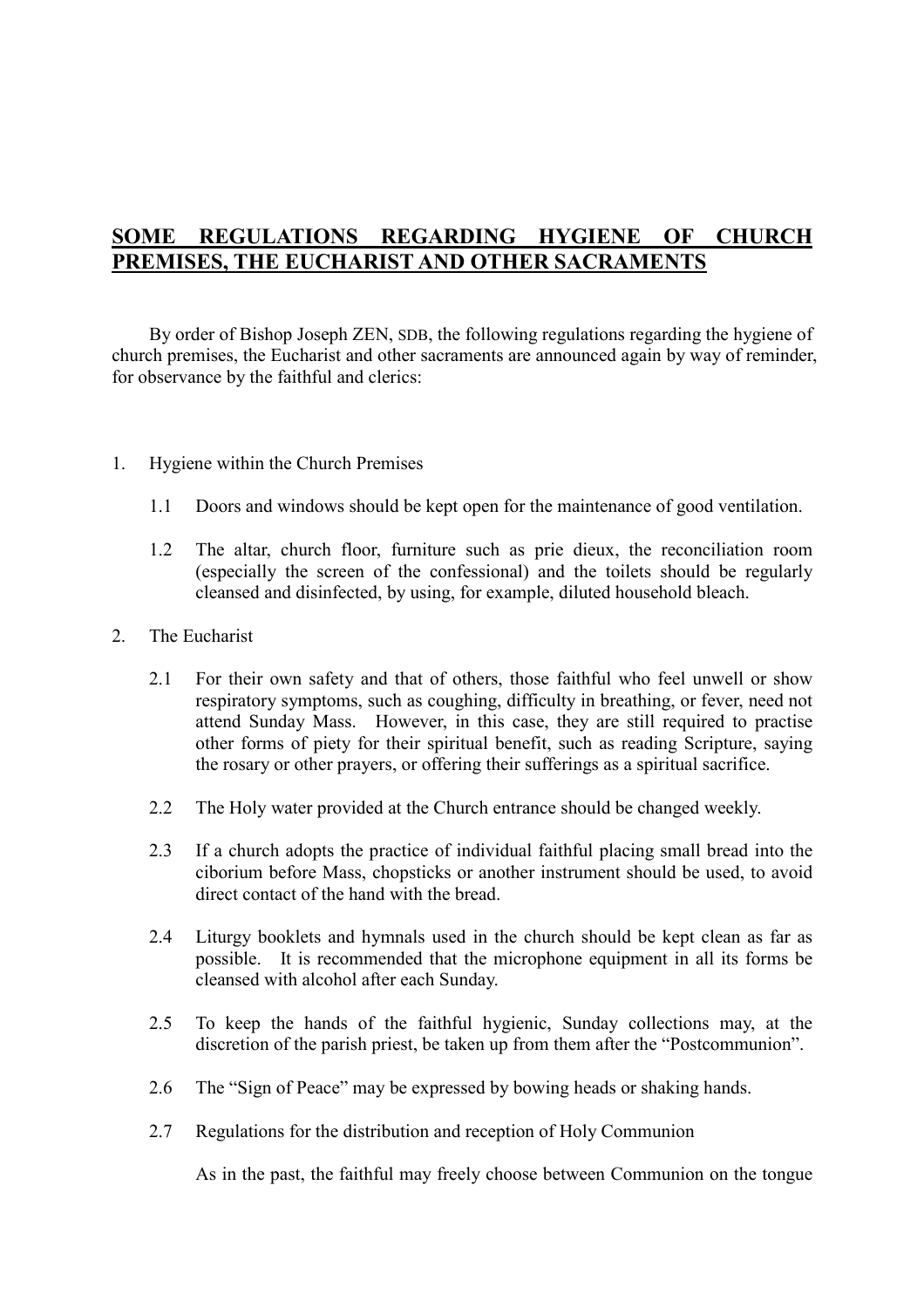or in the hand, and between Communion under the species of bread only or under the species of bread and wine.

#### 2.7.1 Communion under the species of Bread only

a. Traditional Way:

The communicant approaches the minister of Communion with joined hands and receives Communion on the tongue.

b. Communion in the Hand:

The communicant approaches the minister of Communion with outstretched hands, the left hand resting on the right hand, palms up, sufficiently extended outward and upward. The minister says, "the Body of Christ", to which the communicant responds, "Amen". The minister then places the Host in the hand of the communicant. The communicant steps aside and immediately consumes the Host before returning to his/her seat.

## 2.7.2 Communion under both Species

 A chalice of suitable size should be used, containing a sufficient amount of consecrated wine. Priests, deacons or other ministers of Communion, in pairs, one holding the ciborium and the other the chalice, help in the distribution of Communion in one of the following ways:

#### Option I

The communicant, having received the Host as described in 2.7.1b., approaches the minister holding the chalice and dips the Host into the consecrated wine, with the minister saying "the Blood of Christ" and the communicant responding "Amen". The communicant consumes the Body and Blood of Christ immediately before returning to his/her seat.

## Option II

[*Note*: A parish priest may, at his discretion (as in the case of adult parishioners with disabilities or certain kids), adopt the following option as being a "safer way".]

The minister holding the chalice takes a Host from the minister holding the ciborium, dips the Host into the consecrated wine, then says, "the Body and Blood of Christ". The communicant responds, "Amen", and receives the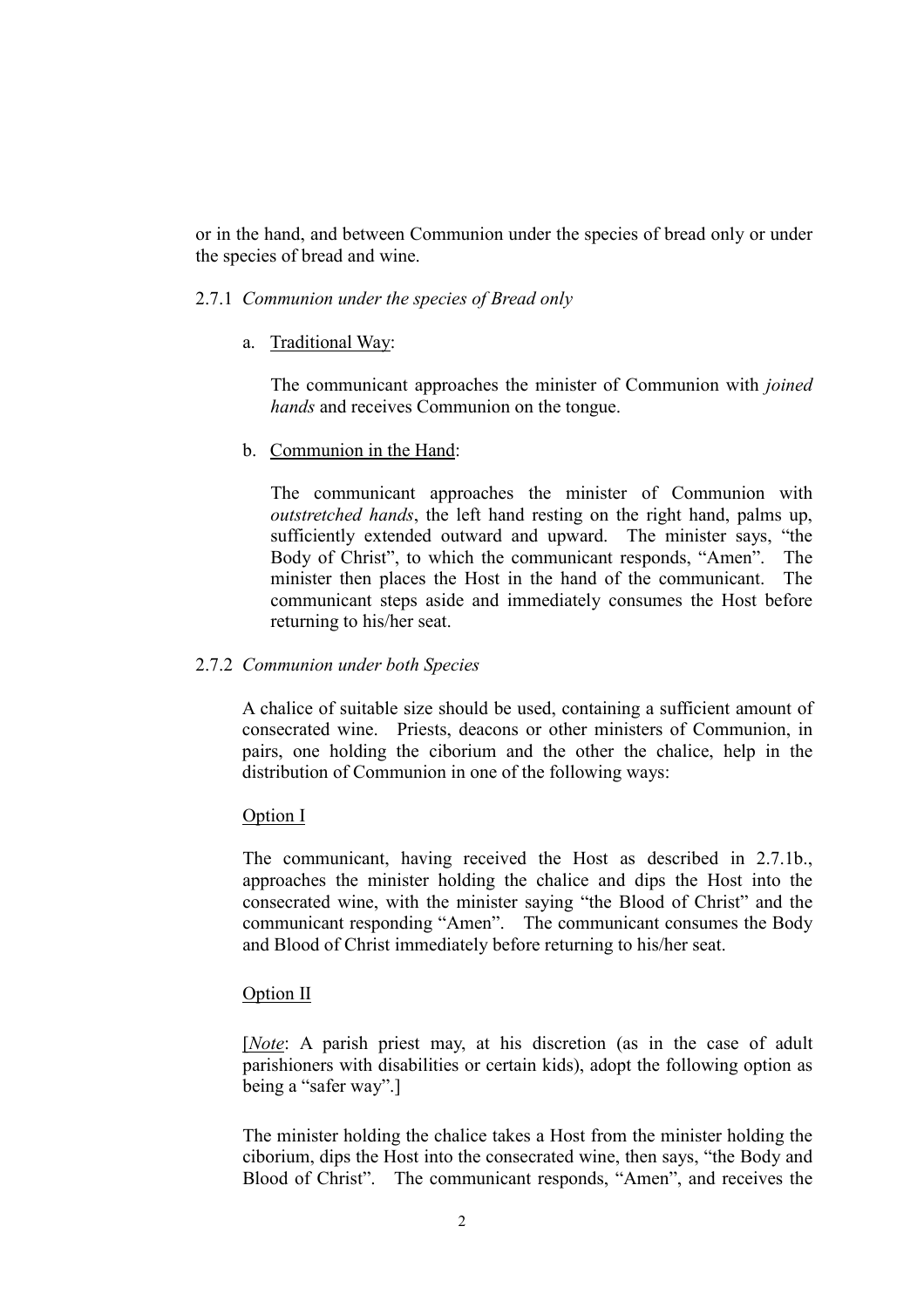Body and Blood of Christ on the tongue.

- 2.7.3 Whichever method is adopted, care must be taken not to allow one's fingers to touch the consecrated wine, nor to allow any fragment of the Host or any drop of the consecrated wine to fall onto the floor. Parish priests should from time to time remind the ministers of Communion and the faithful how to distribute and receive Communion, whether under one species or both species, in a proper and reverent manner. Parish priests must see to it that any form of abuse be corrected.
- 2.8 All priests, deacons and other ministers of Communion should individually cleanse their hands with water or disinfectant before giving Holy Communion.
- 2.9 If by chance a consecrated Host drops onto the floor, it should be picked up by the liturgical minister concerned, to be disposed of properly afterwards, without being given to any faithful.
- 2.10 Due attention should be given to hygiene in cleansing chalices
	- a. The minister who consumes the Blood of Christ left over should personally, but not through someone else, cleanse the chalice with water and drink it.
	- b. The chalice should then be washed with tap water before reuse.
	- c. Purificators should be changed after each Mass and washed before reuse.
- 2.11 Blessing of children should take place after giving Holy Communion. Laying of hands may be used for blessing.
- 2.12 All liturgical ministers are recommended to wash their hands before and after the Liturgy. Their liturgical vestments and other uniforms should be washed regularly.
- 3. Visitation, Anointing and Giving Holy Communion to the Sick and the Elderly
	- 3.1 Priests, deacons, ministers of Communion and visitors should follow the instructions of the authorities of hospitals or homes for the aged when visiting the sick and the elderly or anointing them or giving them Holy Communion.
	- 3.2 After home visits and giving Holy Communion to the sick or the elderly at home, priests, deacons and ministers of Communion should immediately wash their hands.
- 4. Sacrament of Reconciliation